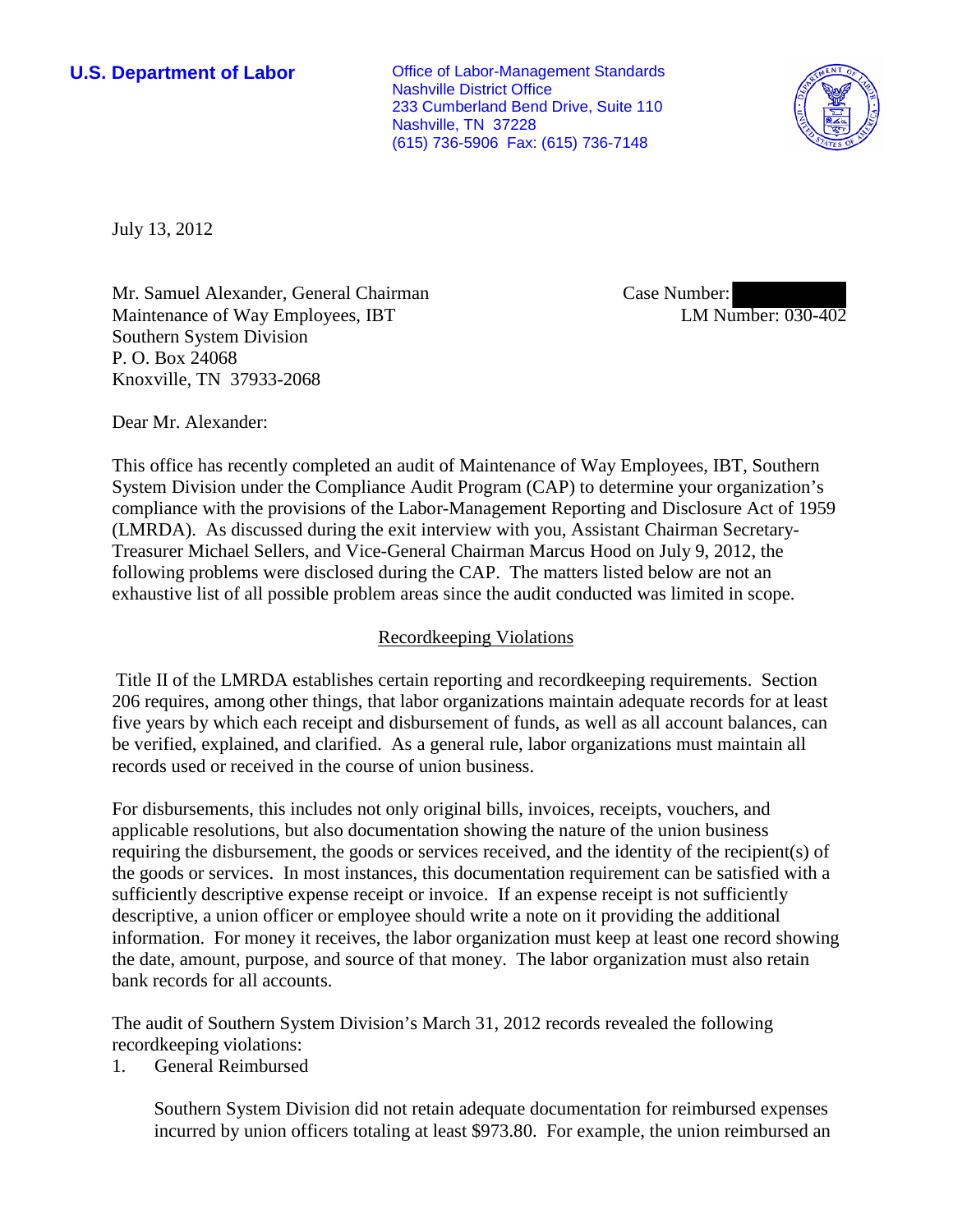officer \$85.69 for expenses, but did not maintain the receipt. The union also reimbursed officers at least \$888.11 in expenses that did not identify the union purposes.

As noted above, labor organizations must retain original receipts, bills, and vouchers for all disbursements. The president and treasurer (or corresponding principal officers) of your union, who are required to sign your union's LM report, are responsible for properly maintaining union records.

## 2. Meal Expenses

Southern System Division did not require officers and employees to submit itemized receipts for meal expenses totaling at least \$17.01. The union must maintain itemized receipts provided by restaurants to officers and employees. These itemized receipts are necessary to determine if such disbursements are for union business purposes and to sufficiently fulfill the recordkeeping requirement of LMRDA Section 206.

Southern System Division records of meal expenses did not always include written explanations of union business conducted or the names and titles of the persons incurring the restaurant charges. For example, \$331.98 in meal receipts did not identify the union purposes. There was also \$697.80 in meal receipts that did not identify the meal attendees. There was \$250.35 in meal receipts that did not contain the names of the restaurants. Union records of meal expenses must include written explanations of the union business conducted and the full names and titles of all persons who incurred the restaurant charges. Also, the records retained must identify the names of the restaurants where the officers or employees incurred meal expenses.

Based on your assurance that Maintenance of Way Employees, Southern Systems Division will retain adequate documentation in the future, OLMS will take no further enforcement action at this time regarding the above violations.

## Other Issues

## 1. Expense Policy

The audit revealed that Southern System Division does not have a clear policy regarding reimbursement of meals, mileage, and actual fuel costs to officers. Additionally, the union does not have a written policy regarding reimbursement of expenses relating to facsimile lines to officers and executive board members. OLMS recommends that unions adopt written guidelines concerning such matters.

2. Disbursements to Officers

Southern System Division reimbursed expenses to officers for which they may have not been entitled to receive. For example, one officer was erroneously reimbursed \$315.80 for airline tickets, but should have received \$157.90. Another officer purchased \$51.70 in